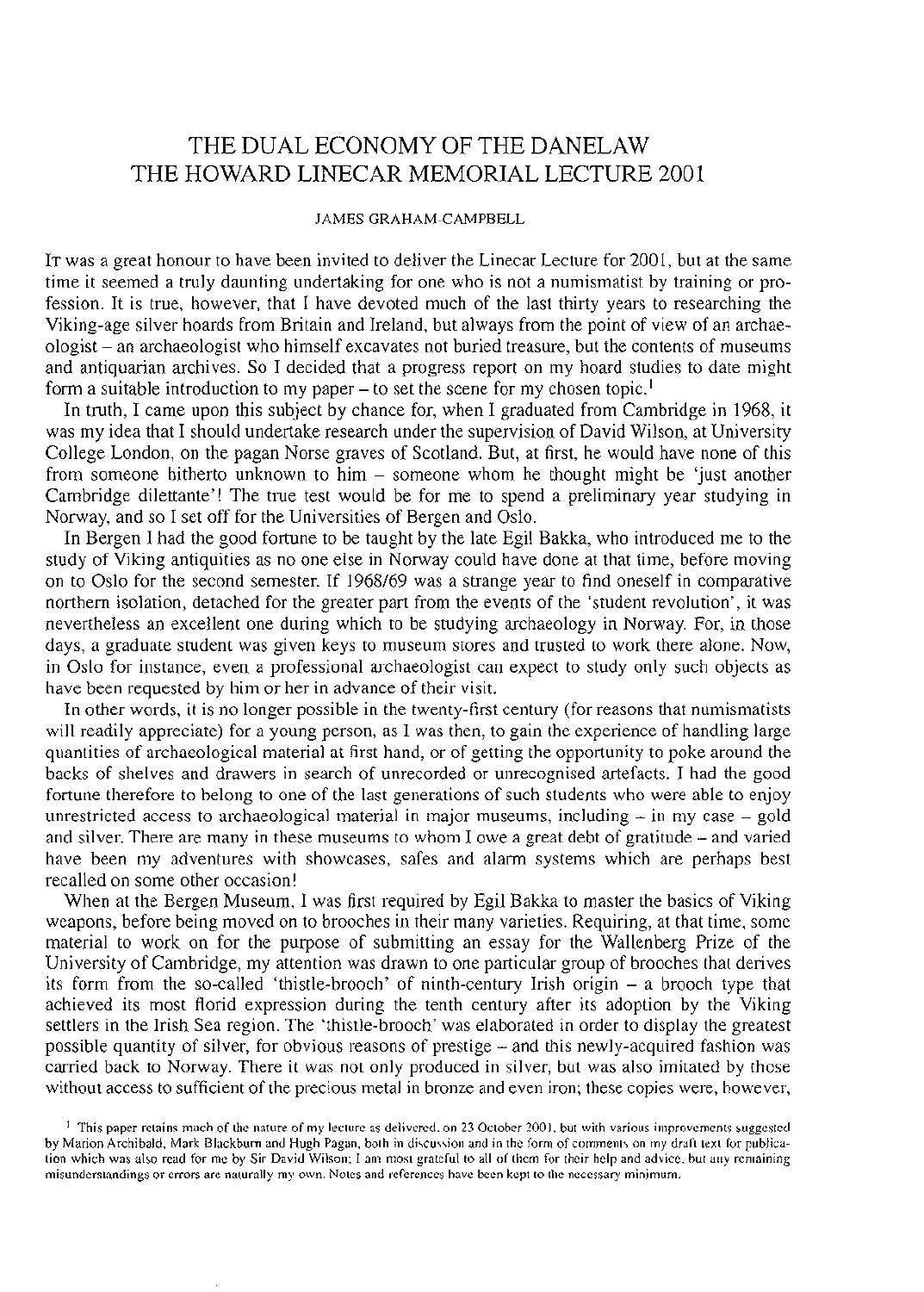often tinned so as to give them the appearance of their silver prototypes. At the same time, the silver brooches were themselves available to be cut up into fragments as required to make small payments, by weight, in the bullion economy in which the greater part of Scandinavia operated during the ninth and tenth centuries.<sup>2</sup>

This new interest in silver brooches, and thus in the hoards of which many form part, brought about a change of plan on my return to UCL. Viking-age silver became the subject of my Ph.D. research, still – most fortunately for me – supervised by the then Professor David Wilson, although the thesis was never to be finished. This was in part at any rate because I was fortunate to be appointed to my first pos

## **Viking-age silver hoards from Britain and Ireland: progress to publication**

To live and work in Ireland at the beginning of the 1970s was to experience the 'Troubles', includ- ing the occasion of standing in the crowd, in Merrion Square, while the British Embassy was being burned down in the aftermath of 'Bloody Sunday'. Moving in these shifting political spheres was the late Michael Dolley, then of the Queen's University of Belfast. Dolley of course dominated Irish hoard studies, and I consider myself fortunate indeed to have benefited from that, most generous, side of his character which put the free exchange of information first and foremost in academic life. There tunate occasion in 1976 when he inveigled me into meeting, in his company, the notorious metal-<br>detecting priests from Navan in order to view some of their illegal finds which happened to<br>include two silver hoards.<sup>3</sup> This

Although the Norwegian archaeologist, Johannes Bøe, had catalogued the Viking-age silver from Ireland in 1926, the eventual publication (in 1940) really only amounted to a preliminary listing of this material.4 The field remained wide open for more detailed research and for some attempt at its analysis. It soon became evident that the antiquarian papers held by the Royal Irish<br>Academy offered a mine of information for the re-provenancing of material which had passed through the hands of nineteenth-century dealers and collectors, as well as for finds no longer known to exist. This research brought considerable new light to bear on our knowledge of the non-numismatic material in particular, given that such work had previously been focussed, under Dolley's energetic aegis, on coin hoards and the coins themselves. Its main results were sum-<br>marised in my paper on 'The Viking-age silver hoards of Ireland', delivered to the Seventh Viking<br>Congress, held in Dublin in 19

The study of the Irish hoards and single-finds of Viking-age gold and silver is now happily in the hands of John Sheehan, at University College Cork, who has written much already on this sub-<br>ject – and has his corpus volume in preparation.<br>Well before I returned to London, in 1973, to embark upon my academic career

not surprisingly come to realise the exceptional importance of the great Cuerdale hoard, found in 1840, near Preston in Lancashire, for not only the research on Viking-age silver artefacts in which I was then primarily engaged, but also for the study of the circulation of bullion in the Irish Sea region during the period leading up to its deposition at the beginning of the tenth century  $(c.905)$ .<br>Once again based in London, I was able to take the opportunity of working on the mass of unpub-

<sup>&</sup>lt;sup>2</sup> The following three papers derive from these brooch studies: 'Some Viking-age penannular brooches from Scotland and the origins of the "thistle-brooch"', in A. O'Connor and D.V. Clarke (eds), *From the Stone Age to th* 

<sup>&</sup>lt;sup>4</sup> Johs. Boe, 'Norse antiquities in Ireland<sup>'</sup>, in H. Shetelig (ed.), Viking Antiquities in Great Britain and Ireland (Oslo, 1940), Part

III, pp. 99-136.<br>5 'The Viking-age silver hoards of Ireland', in B. Almqvist and D. Greene (eds). *Proceedings of the Seventh Viking Congress*,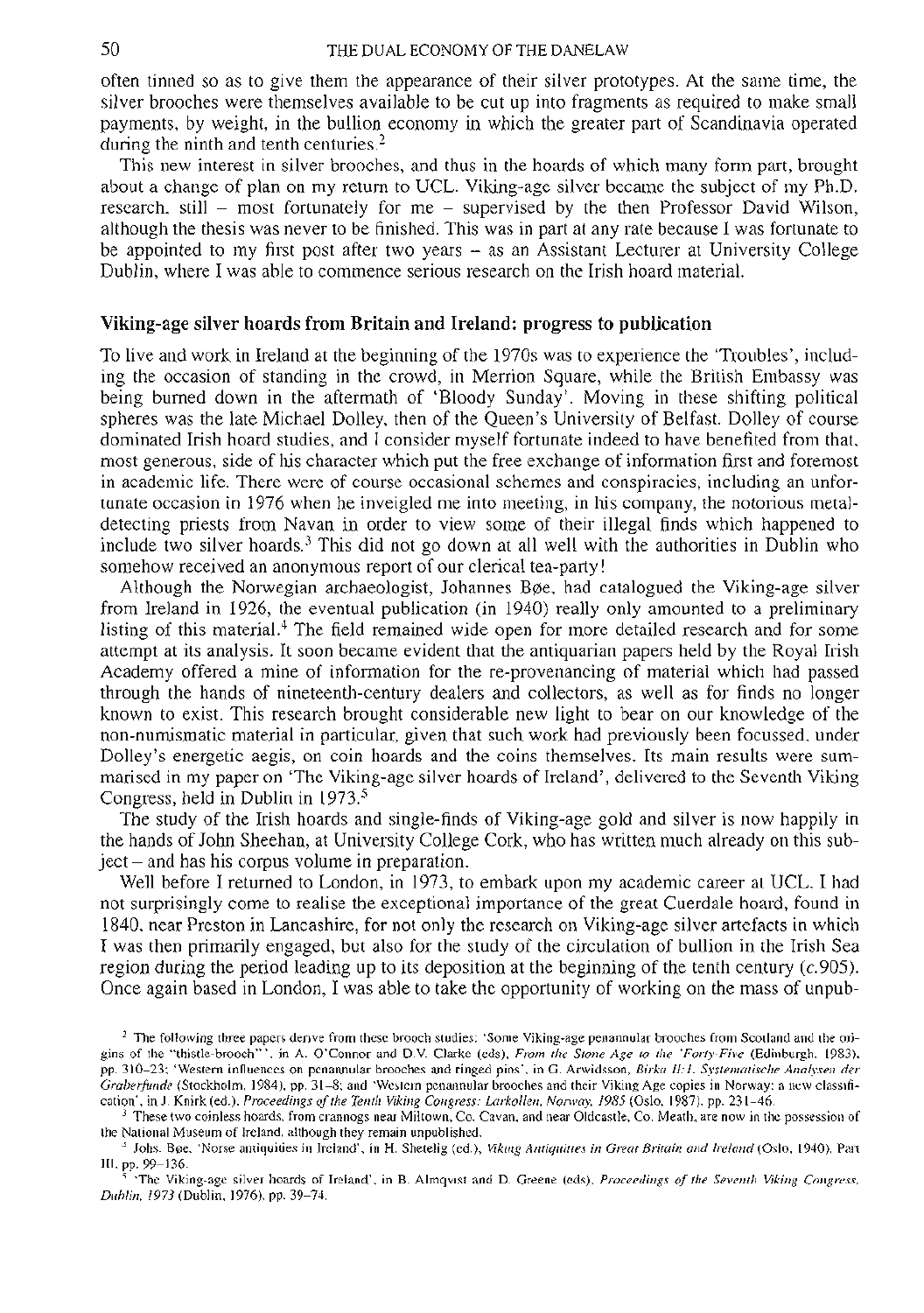lished manuscript material relating to its discovery and dispersal contained in the archives of the Duchy of Lancaster, as well as getting to grips with the extant non-numismatic material from the hoard itself. This has be in twelve different collections, of which fewer than a couple of hundred have ever been published (and those mostly back in  $1847$ ).<sup>6</sup><br>To have been working on the Cuerdale hoard during the late 1970s and early 1980s natu

brought me into close collaboration with the late Christopher Blunt who showed me every kindness and hospitality in this connection. Our mutual interest in the intricacies of antiquarian records and sale-catalogues resulte

The first fruits of my research on the Cuerdale hoard were extracted from me by Michael Metcalf for the Tenth Oxford Symposium on Coinage and Monetary History, that on *Coinage in*  then Ph.D. student, completed her thesis on the Viking Age Silver Ingots from England and Wales and their Economic Implications (1988). Not long afterwards, in 1990, I organised an exhibition for Liverpool Museum, entitled in celebration of the 150th anniversary of the hoard's discovery. The associated conference gave rise to a volume of proceedings published in 1992, but nothing much new has since been heard from me on the subject of Cuerdale.<sup>8</sup> However, my mission was never abandoned, the material having merely been laid down while other work was in progress, and it is to be hoped that in the meantime that it may have matured gradually and that the final outcome may prove all the better

for the delay. In fact, I have been able to spend much time recently back at work on the preparation of my long 'forthcoming' volume on *The Cuerdale Hoard and related Viking-age Silver and Gold, from Britain and Ireland, in the British Museum,* which should finally provide the first full catalogue of all this non-numismatic material,<sup>9</sup> much of which, besides Cuerdale, was acquired during the nineteenth century and has never appeared in print  $-$  or at least not to anything approaching

modern standards of publication.<br>The work undertaken by me during my fallow Cuerdale period, on the archaeology of the Viking-age silver hoards from Britain and Ireland, resulted at least in the publication of my cata-<br>log Society of Antiquaries of Scotland, twenty years earlier.<sup>10</sup>

The occasion of the Ninth Viking Congress held on the Isle of Man, in 1981, provided me with the opportunity of bringing together the Manx hoard material.<sup>11</sup> This was a somewhat tricky undertaking because it was the period of Dolley's life when he had developed into something of a Manx nationalist, and his interpretations of several finds from the Island were somewhat coloured by this factor. I therefore tried hard to steer a careful line of comment and criticism, not wishing to antagonise my old mentor. This is work to be revisited, as it will be in part for my British Museum rent re-evaluation and completion of Dolley's pioneering work on the Manx hoards and the evidence for there having been a tenth-century Hiberno-Manx mint.<sup>12</sup>

<sup>&</sup>lt;sup>6</sup> E. Hawkins, 'An account of coins and treasure found in Cuerdale', *Archaeological Journal* 4 (1847), 1-48 and 189-99; A. Bjørn and H. Shetelig, 'Viking antiquities in England'. in Shetelig (ed.), Part IV, figs 9-12.

<sup>&</sup>lt;sup>7</sup> 'Some archaeological reflections on the Cuerdale hoard', in D.M. Metcalf (ed.), *Comage in Ninth-Century Northumbria* (British Archaeological Reports, British Series 180, 1987), pp. 329–44.

<sup>&</sup>lt;sup>8</sup> 'The Cuerdale hoard: a Viking and Victorian treasure' and 'The Cuerdale hoard: comparisons and context', in J. Graham-Campbell (ed.), Viking Treasure from the North West: The Cuerdale Hoard in its Context (National Mus Merseyside Occasional Papers, Liverpool Museum 5, 1992), pp. 1-14 and 107-15; but see also now 'The northern hoards: from<br>Cuerdale to Bossall/Flaxton', in N.J. Higham and D.H. Hill (eds), Edward the Elder, 899-924 (London,

<sup>&</sup>lt;sup>9</sup> The coins, on the other hand, appear in due course in several of the British Museum's parallel volumes to the *SCBI* series.<br><sup>10</sup> The Viking-age silver and gold hoards of Scandinavian character from Scotland', *Procee*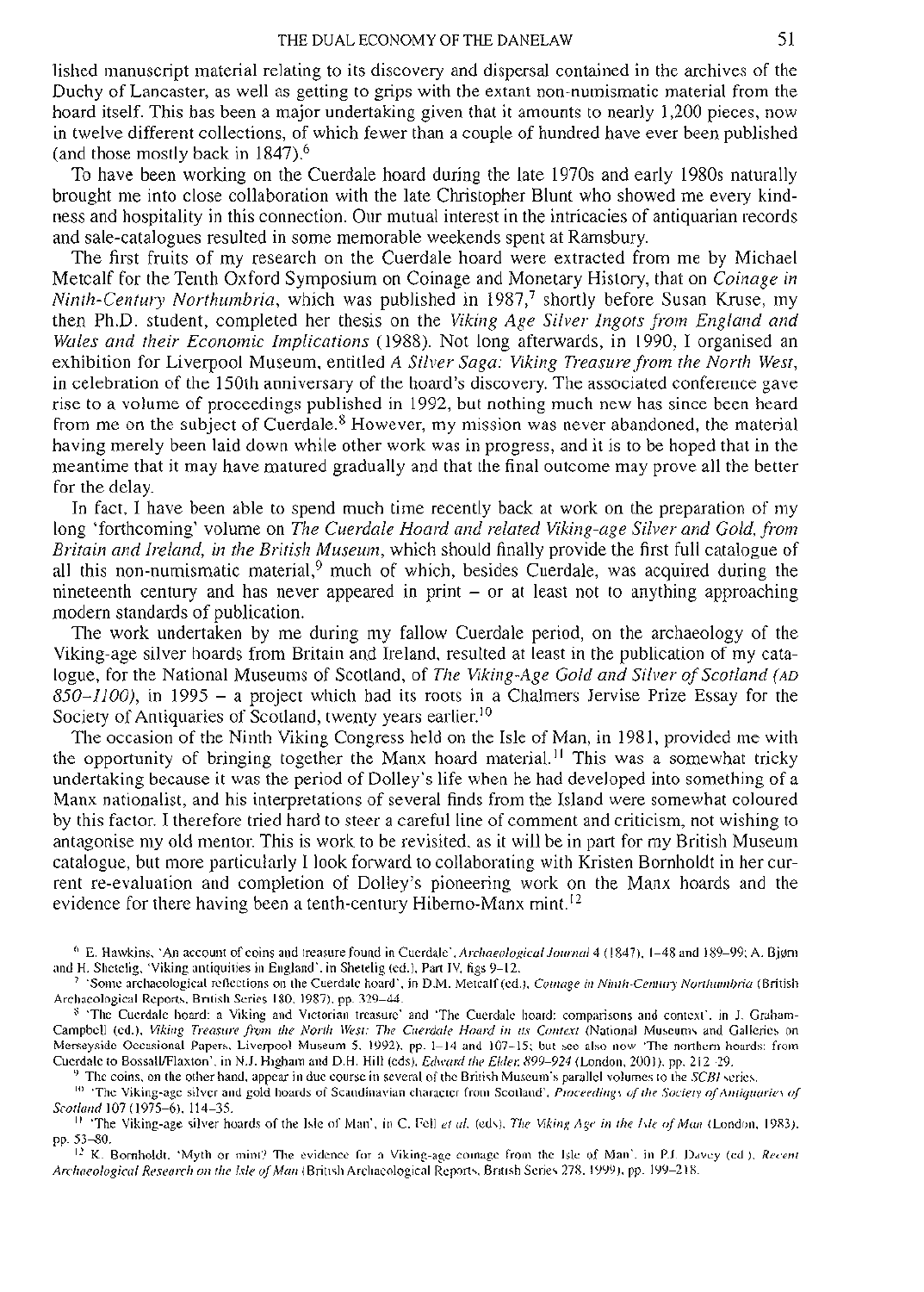As far as the few Viking-age hoards from Wales are concerned, there is of course George Boon's (1986) volume to turn to,<sup>13</sup> although Mark Redknap's recent excavations at Llanbedrgoch on Anglesey, in collaboration with the metal-detecting activities of local enthusiasts, have brought to light coins, hack-silver and weights that form an important new body of evidence for the nature of the silver economy in the Irish Sea region during that part of the Viking Age which saw the deposition of the Cuerdale hoard itself.<sup>14</sup><br>Finally, there is the matter of the 'Viking-type' mixed hoards from north-west England and the

northern Danelaw. I have discussed the Bossall/Flaxton hoard in so far as it is now possible from an archaeological standpoint, in the (1993) *Festschrift* for Philip Rahtz,<sup>15</sup> and the other major<br>Yorkshire mixed hoard – that from Goldsborough – will, for obvious reasons, find its place in my British Museum catalogue.<sup>16</sup> Of the other northern finds, it seems to me that there is one above all that is in need of re-publication: the Castle Esplanade, Chester (1950) hoard, deposited c.965. Its substantial non-numismatic contents (146 pieces, the majority of which are ingots) have not received more than cursory discussion in print since they were first published by the Roman archaeologist, the late Graham Webster, in  $1953.17$  It is my belief, however, that this Chester hoard<br>would now benefit from a total re-evaluation by both Viking-age archaeologists and numismatists.<br>I do, however, unders

### **The dual economy of the Danelaw**

Turning now to the matter of the dual economy of the Danelaw (or at any rate to its begin- nings), I am clearly stepping into the shoes of Mark Blackburn who has been developing this particular topic during the last few years. Anything that I may have to contribute is genuinely indebted to him, both for sending me copies of papers in progress to publication and for news and illustrations of recent discoveries. That I have chosen to concentrate on the bullion aspects of this subject arises naturally enough from my background, as described above. How may my own data-collection and analysis of ornaments and bullion contribute to the development of his own research? So, let me begin with a summary of Blackburn's current hypothesis in his own words:18

'The coinage is one of the few direct contemporary sources of evidence from the 50 or so years of Scandinavian rule over the Danelaw (in the period 880–927). It indicates how in this formative period<br>before the development of a distinctive Anglo-Scandinavian culture, Scandinavian practices coexisted or vied with local Anglian ones. Thus one sees two distinct economies in operation: on the one hand the new vibrant Danelaw coinages – well managed despite their poor literacy – were seeking to establish a classic West European managed currency, while on the other a typical North European bullion economy persisted in some sections of the community even beyond the reconquest of the region by Edward the Elder and Athelstan.'

<sup>13</sup> G.C. Boon, Welsh Hoards, 1979–1981 (Cardiff, 1986).<br><sup>14</sup> Summarised in M. Redknap, *Wkings in Wates: An Archaeological Quest* (Cardiff, 2000).<br><sup>15</sup> 'A "vital' Yorkshire Viking hoard revisited', in M. Carver (ed.), In Graham-Campbell et al. (eds), *Vikings and the Danelaw* (Oxford, 2001), pp. 125–42, esp. pp. 134–5, and 'The coinage of Scandinavian York', in R. Hall (ed.), *Anglo-Scandinavian York* (York, forthcoming).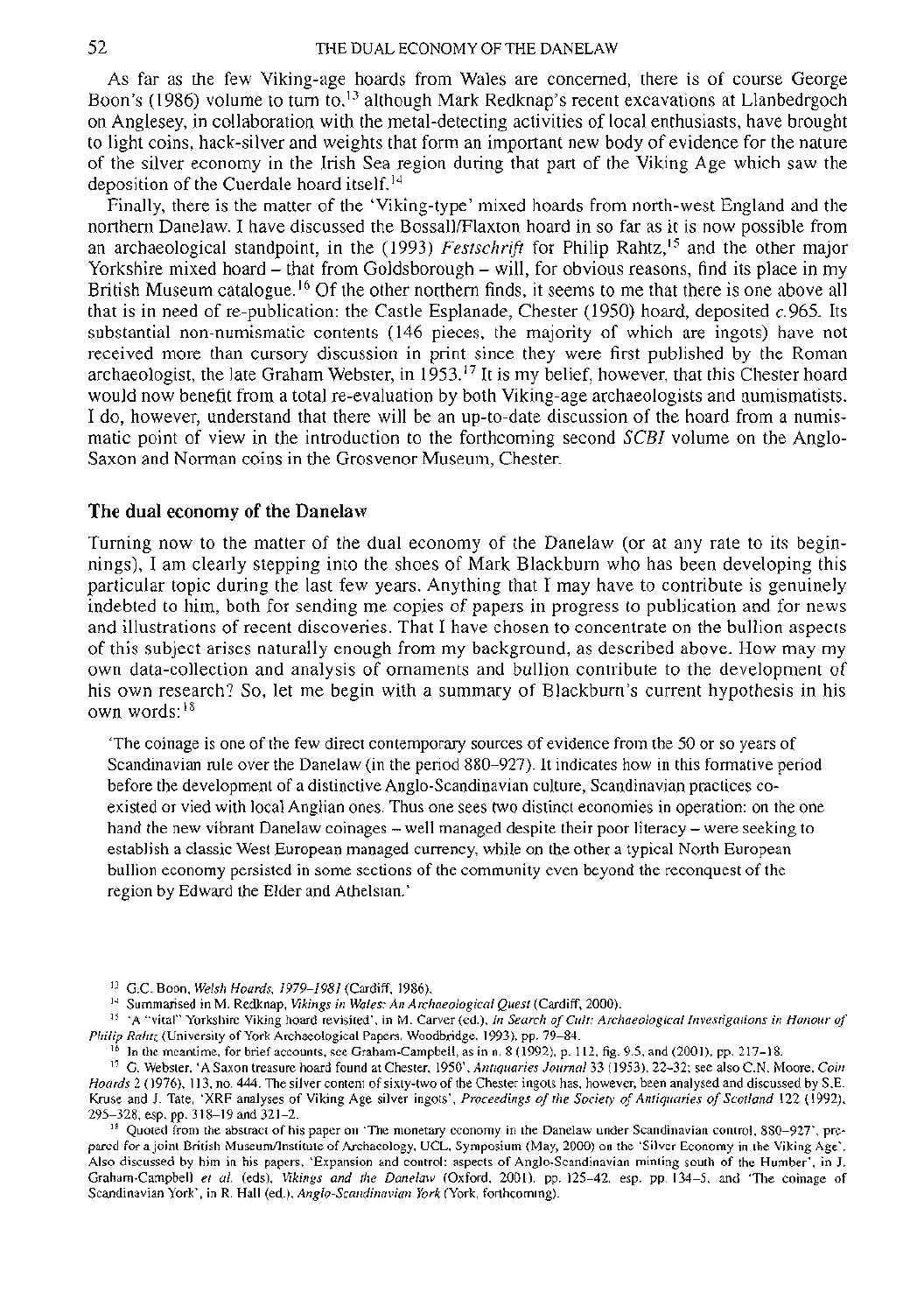Before turning to the evidence for the bullion economy, it is worth pointing out, from an archaeological and art-historical perspective, that the statement that this was happening 'before<br>the development of a distinctive Anglo-Scandinavian culture', might be modified to 'during the<br>development' because it is du development taking place in the widespread adoption in the Northern Danelaw of carved stone monuments, as memorials to local landholders and others, as also in the adaptation of Anglo-<br>Saxon ornamental metalwork, such as disc brooches and strap-ends, to Scandinavian taste.<sup>19</sup><br>One of the most intriguing aspects o

tury England in recent years has been the development of the study of test-marks on coins (largely by Marion Archibald),<sup>20</sup> and those on ornaments, ingots and hack-silver by myself. The testing of coins was by bending or encountered (although cutting on a ridge created by bending a coin is quite usual), whereas the testing of non-numismatic silver was normally by edge-cutting, which I refer to as 'nicking'. The distinction is, of course, that pecking is undertaken with the point of a blade, which raises 'a small sprue of silver', whereas nicking involves making a small cut with the blade itself.<sup>21</sup> It is a matter of ongoing concern for numismatists and archaeologists alike to attempt to resolve the questions as to why, when and where this concern with silver testing was initiated, as well as the different techniques employed.<br>Leaving aside the existence of occasional test-marks on coin-finds in England from the seventh

and early eighth centuries – and, indeed, those on the angled edges of the larger of the two ingots in the Sutton Hoo purse – as detailed in print by Archibald,<sup>22</sup> we need to note her observation that:23

'In the century following the restoration of a fine-silver coinage in the form of the broader, thinner, pennies early in the reign of Offa (757—96) hoard coins and site finds from the British Isles continue to be flat and unmarked. No coin hoard deposited in the late eighth century in England has been<br>recorded, but coins of this period, plausibly associated with a late-sixteenth or early-seventeenth century find, which reached the British Museum via the Cotton collection, do not display any test-marks.'

There is still no evidence for any regular use of test-marks on coins in England by the mid-ninth century, for as she notes: $24$ 

'The Middle Temple hoard, whose non-recovery is convincingly explained as a consequence of the Danish descent on London in 842, is composed of flat, unpecked coins and presumptively belonged to one of its citizens.'

As yet therefore there are no signs of bending or pecking; but what of edge-cutting or nicking? Here the archaeologist has something to offer because of one small, but vital piece of evidence from the hoard found at Kirkoswald, in Cumberland, the coins from which consist exclusively of Northumbrian stycas with the result that its date of deposition can only be established, somewhat generally, as the 850s or 860s. But, in addition to its coins, it contains one exceptionally fine, fili-

In 1990, I pointed out that this magnificent trefoil ornament<sup>25</sup>

<sup>&</sup>lt;sup>19</sup> For a general introduction to Anglo-Scandinavian sculpture, see R.N. Bailey, *Viking Age Sculpture in Northern England* (London, 1980); and for aspects of the ornamental metalwork, see C. Paterson, 'The finds', in K.

<sup>&</sup>lt;sup>29</sup> M.M. Archibald, 'Pecking and bending: the evidence of British finds', in K. Jonsson and B. Malmer (eds), Signina Papers.<br>*Proceedings of the Signina Symposium on Viking-Age Coinage, 1–4 June 1989* (Stockholm, 1990),

<sup>&#</sup>x27;groove', for deliberate scratches on the surface of a coin (e.g. in the Swedish *Corpus Nummorum Saeculorum* series), as opposed to my usage of 'nick' in the sense of 'slit', for which see 'Nicking and pecking (an excursu Gold and Silver of Scotland (AD 850–1100) (Edinburgh, 1995). p. 33.<br><sup>22</sup> Archibald, as in n. 20, p. 11<br><sup>23</sup> Archibald, as in n. 20, p. 12; in connection with Offa hoards, I am grateful to Marion Archibald for the informat

coins coming up at Aiskew, Yorks., are clearly a hoard - no pecks'.<br><sup>24</sup> Archibald, as in n. 20, p. 12.<br><sup>25</sup> Graham-Campbell, as in n. 8, p. 107.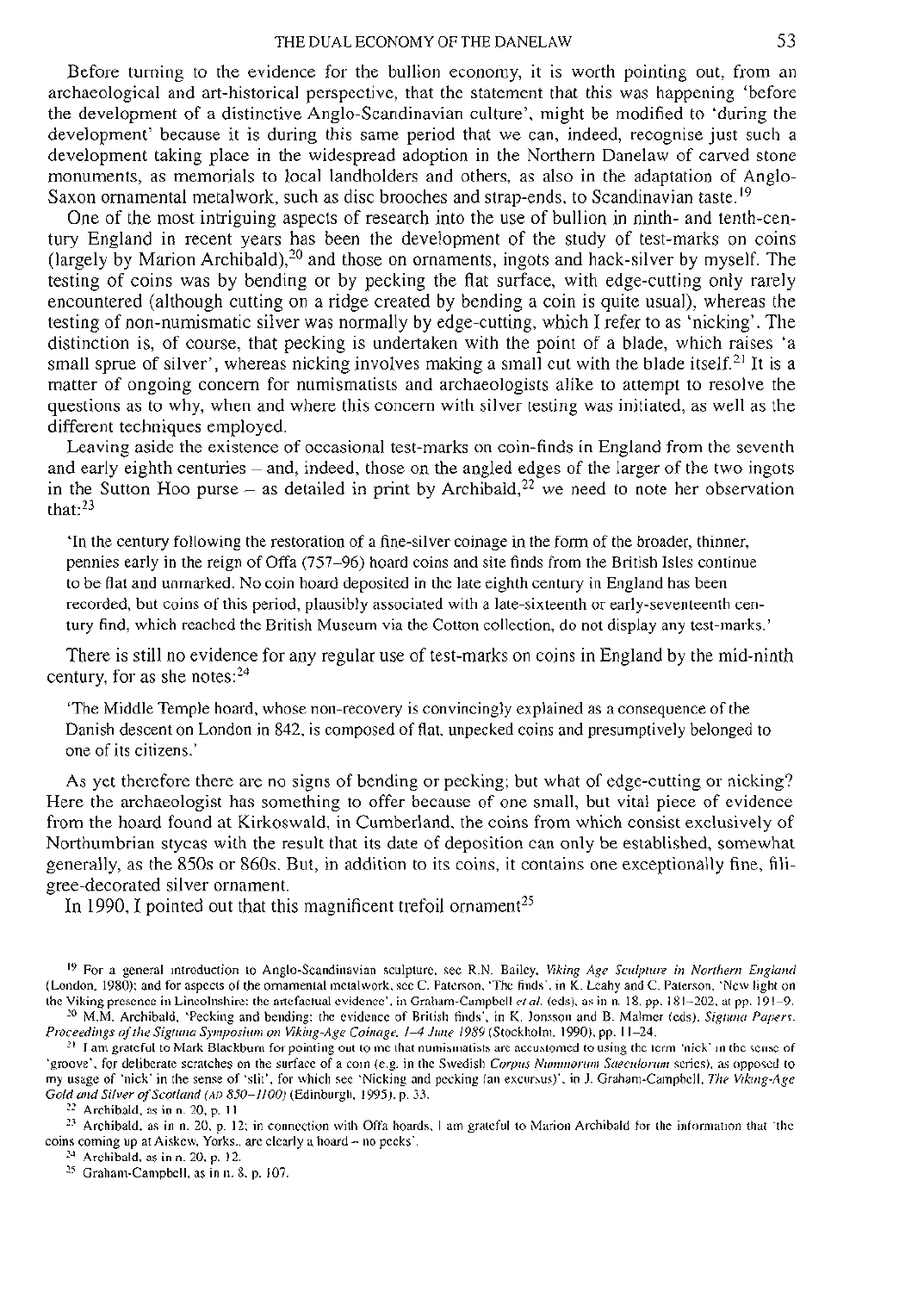'contains within one of its armpits a deep nick in the edge of its base-plate, a cut characteristic of the type used in Scandinavian silver-testing. This feature ... indicates that the object had fallen into Norse hands so that it is reasonable to interpret Kirkoswald as a 'Viking' hoard, although consisting solely of Anglo-Saxon material.'

This interpretation is necessarily speculative, but the fact remains that there is the one deep,<br>angled, edge-nick – of classic type.<br>Moving chronologically forwards, but returning southwards, there is relevant hoard evide

royal vill' of Reading as their winter-camp, if only the coins from the hoard seemingly buried<br>then, 'in a coffin' in St Mary's churchyard, were available for study. So we must follow the Army<br>to London, which it entered i tribute from the Anglo-Saxons, at least partly in cash. Several hoards seem to have been deposited in this connection, during the year  $871-2$ , but there are two substantial finds deserving particular attention: Gravesend, on the Kent coast (buried perhaps in 871); and Croydon, Surrey (perhaps from 872). Both of these hoards were amongst those discussed by Nicholas Brooks and myself in our joint paper for the Dolley *Festschrift*, back in 1986, but which we have recently updated for inclusion in a volume of Brooks' collected papers which was published in 2000.<sup>26</sup>

Our (unchanged) conclusion was that the Gravesend hoard is problematic as to 'whether it be deemed a Viking or an English treasure', for its only piece of metalwork other than coins is a silver pendant cross, with central glass setting, of Anglo-Saxon manufacture; it has some scratched decoration, but shows no definite sign of test-marks. The composition of its coins was used by us to argue against it having been a local currency hoard, for these consist of a mixture of pennies from Mercia (428), Wessex (61) and East Anglia (49), together with a single denier of Louis the Pious - a mixture that could represent the accumulated treasure of a member of the Great Army, together with a single piece of loot. On the other hand, as Hugh Pagan has pointed out to me (in correspondence), it could equally well have been a local currency hoard, given that all the coins 'are likely to have been struck within easy range of the Thames estuary ... Bearing in mind the likelihood that Gravesend was at that date a trading port, to which vessels from London would have put in, I see no reason at all to suppose that whoever put the hoard together would<br>necessarily have been a Viking'.<br>There is, however, one additional argument for it possibly having been a Viking treasure,<br>give

the inference that this hoard 'of tested coins had passed through Danish hands'.<sup>27</sup> Unless the slight bending was in this case somehow accidental, rather than deliberate, it is of particular significance because it would then mean that Gravesend is the earliest such Viking-age hoard on

The Croydon hoard presents an even more interesting picture, given that it is the earliest Viking-age hoard on record from England to contain, in addition to some 250 coins, three complete ingots and five pieces of hack-silver (one of which is a cut ingot fragment). The coins consist of a similar mixture to Gravesend, those recorded being from Mercia (94), Wessex (56) three Kufic dirhems. On numismatic grounds therefore, this has every appearance of having been a truly Viking treasure, an interpretation supported by the presence of the ingots, together with hacksilver of Scandinavian origin (three of the fragments having been cut from spiral-rings, most

<sup>&</sup>lt;sup>26</sup> N.P. Brooks and J.A. Graham-Campbell, 'Reflections on the Viking-age silver hoard from Croydon, Surrey', in M.A.S.<br>Blackburn (ed.), Anglo-Saxon Monetary History: Essays in Memory of Michael Dolley (Leicester, 1986), p revisions and a new appendix by J. Graham-Campbell, 'On the non-numismatic silver in the Croydon (Whitehorse) hoard, Surrey', in N. Brooks, *Communities and Warfare, 700-1400* (London, 2000), pp. 69-92. Detailed page references to the two versions of this arti-<br>cle are not given for the discussion that follows. <sup>27</sup> Archibald, as in n. 20, p. 14.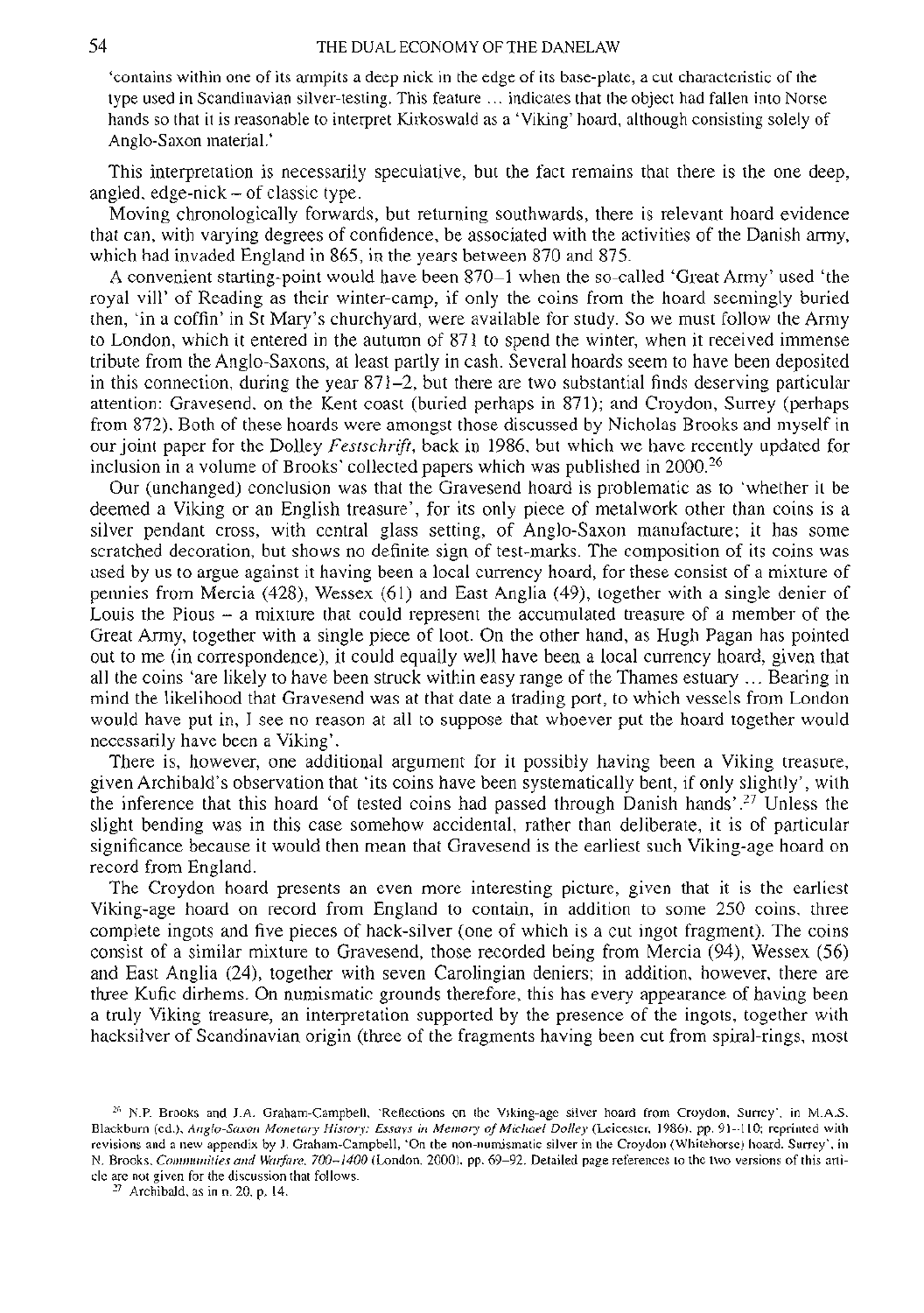likely of Danish manufacture  $-$  in imitation of those imported into the Baltic region from Russia  $$ with the arm-ring fragment representing a Danish prototype for what was to develop in Ireland into the distinctive Hiberno-Viking arm-ring).

According to Archibald: 'The English Lunette pennies and Carolingian deniers present are flat and without test-marks but the Kufic dirhems, no longer extant but the earliest known from Britain, were edge-cut.'<sup>28</sup> On the other hand, Blackburn has pointed out 'that the single Croydon denier now extant has two fine parallel scratches on the reverse face, which may be Viking test-<br>marks'.<sup>29</sup> Be that as it may, the edge-cutting of the Kufic dirhems is duplicated on some of the<br>hack-silver, although inter that they could well have been late additions to this treasure, particularly given that the one ingot fragment has a dozen nicks and the flat arm-ring fragment has ten.

It would not have been surprising therefore if the result of their silver analysis had been to demonstrate that the complete ingots had been made from English pennies, but not apparently so. Susan Kruse has commented that: these alloys distinct from those of contemporary Anglo-Saxon coins' (that is to say the silver content of the ingots falls between 85 and 92%). It is also of interest to note that the larger of the two ingots now in the Ashmolean has an unusually high gold and tin content, one explanation for which might of course be that its source was silver-gilt ornamental metalwork.<sup>30</sup>

The evidence of the Croydon hoard thus demonstrates a Danish background for the edge-cut- ting of coins and the related nicking of hack-silver, operating within a bullion economy, with the Gravesend hoard perhaps providing the earliest evidence in England for the use of bending to test coin - but without a peck in sight!

On leaving London, the Great Army moved north to York, but for a winter-camp its leaders in 872-3 brings its first mention in written sources, but there can be no doubt that this site was chosen because of its key strategic location. Torksey is located on the River Trent, on an important trade-route controlling access to Lincoln, some 15 km to the south-east. In consequence, as a multi-functional site, situated on a boundary, Torksey was an obvious choice for a Viking base.

By May 2000 Mark Blackburn knew of at least fifty early medieval coins from Torksey resulting from the activity of metal-detectorists working across several different fields.<sup>31</sup> A few of these are eighth- and early ninth-century finds, indicative of the pre-Viking activity at Torksey, but the majority date from the mid-ninth century, including five silver pennies from 862-75. Most inter- estingly, there are thirteen cut fragments of Kufic dirhems, some of which are tested by 'nicking' (but not by pecking).32 These come from across three metal-detected fields and so represent a series of different losses – more than are known from any such site in Britain. As a result, Blackburn suggests that they will have been in active use at Torksey during the period of its Viking occupation, alongside a selection of gold and silver bullion (to be considered below), in

tration of the polyhedral type well known from Scandinavia.<br>The study of Viking-age weights may be left to others,<sup>33</sup> but it is relevant to observe that the frequency with which they are being discovered by metal-detector of weights had been largely confined to proto-urban or urban sites, such as Hedeby. It is also

<sup>28</sup> Archibald, as in n. 20, p. 14,<br><sup>29</sup> Quoted from Brooks and Graham-Campbell, as in n. 26, note 49.<br><sup>39</sup> Quoted from Brooks and Graham-Campbell, as in n. 26, note 49.<br><sup>30</sup> Kruse and Tate, as in n. 17, pp. 302-4.<br><sup>31</sup> F

weights'. *BNJ*69 (1999). 19-36.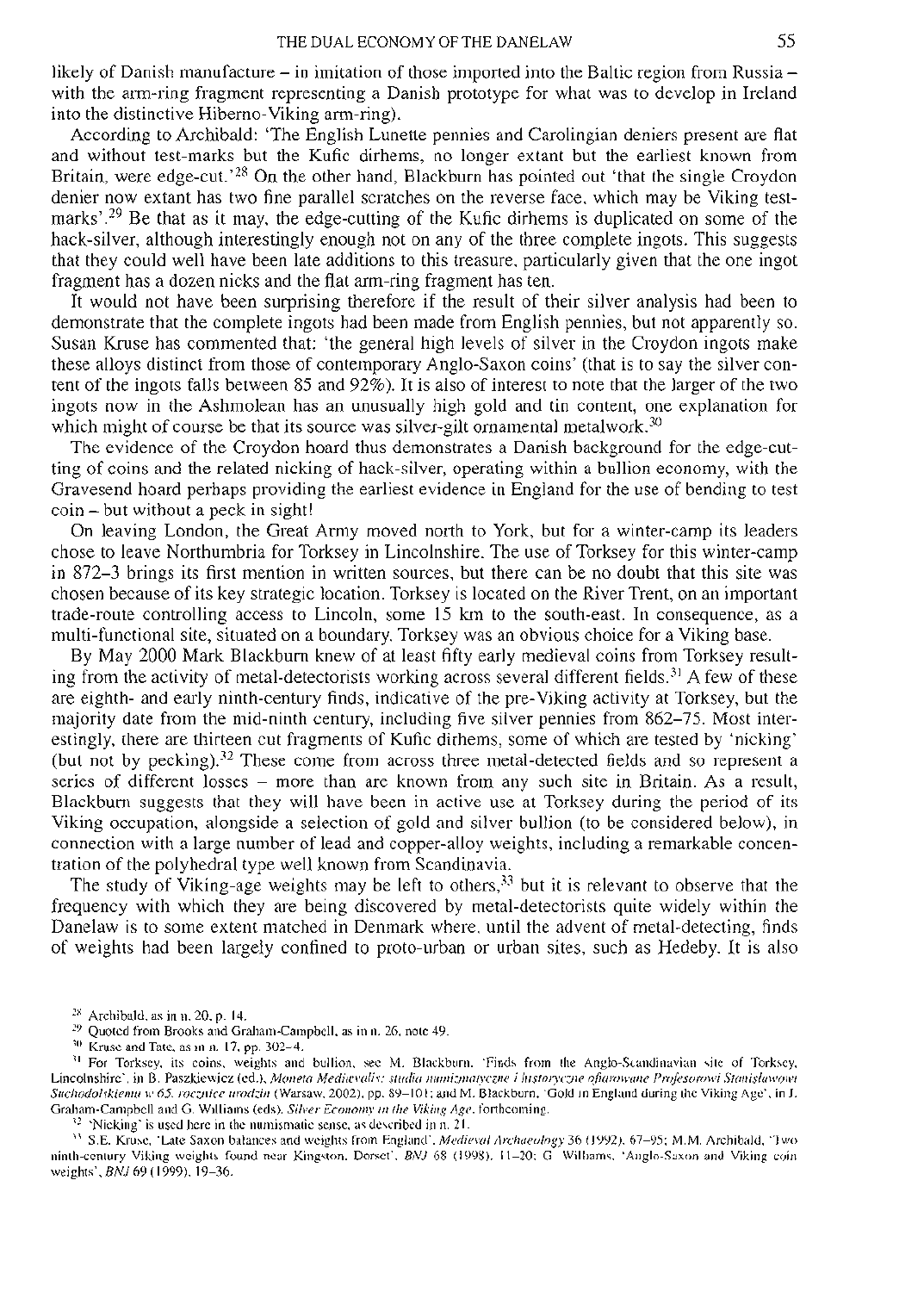worth pointing out that one should not be too quick to assume that the presence of weights on a site is necessarily indicative of buying and selling in a bullion economy, given that weights would also have been needed by metalworkers to control their alloys, just as the production of ingots was an essential pre-requisite for the manufacture of various types of prestige ornaments in the form of rings made from rods or from flat bands.

Some of the Torksey bullion has been described by Blackburn as follows:

'Torksey has produced several pieces of bullion of typical Viking fabric. Two small cut terminals of silver ingots and a cut section of gold rod found close together are evidently an associated group (now in the Fitzwilliam Museum). A group of nine larger pieces of cut ingots and ornaments, including two in gold, were not reported before being dispersed in the trade in 1995. No details are known of their<br>find circumstances, but it seems likely that they represent all or part of a hoard. Independently recorded from Torksey, and perhaps separate finds, are a cut piece from a spectacular Irish decorated brooch of the 8th/9th century, and a portion of a decorated gilt-bronze pinhead.'

Since this was written, the Fitzwilliam has acquired some further items of Torksey bullion, including another gold rod fragment and a piece cut from a heavy silver arm-ring of polygonal

I am most grateful to Kevin Leahy of Scunthorpe Museum for further details concerning the hypothetical hoard of nine pieces, which he was in fact able to photograph in 1995. This is a particularly interesting group from my point of view because its silver component is strikingly<br>similar to the bullion component of the Croydon hoard, buried perhaps only some months earlier.<br>The Torksey silver bullion con

cidence one might have thought, if were not for the documented movements of the Great Army.<br>But at Torksey, there is the added bonus of a terminal cut from a gold ingot and a fragment of gold arm-ring of octagonal section, bringing the total of Viking-age gold fragments now known from Torksey to four. Between Kevin Leahy and Mark Blackburn, I think I know of three or four further silver ingot fragments with Torksey provenances, thus bringing the current total of silver pieces (other than coins) to sixteen or seventeen. Without personal examination, I am obviously unable to comment on test-marks, other than to observe that one ingot fragment drawn by Leahy<br>has clearly been nicked, recalling the tested dirhems – and thus, once again, the similarity between<br>the Croydon and Torksey fin

By way of conclusion about the Torksey material, Blackburn has written that: 'These finds of bullion are quite exceptional, for such ingots and cut metalwork are only rarely found in the Southern Danelaw.' The Torksey finds are indeed 'quite exceptional', but the Danelaw material is ever increasing, both South and

Before following in the Great Army's footsteps from Torksey to Repton, there is one further category of fragmentary metalwork, which has been metal-detected at Torksey, that needs to be mentioned, consisting of broken pieces of silver-gilt and gilt-bronze ornaments (the most diagnostic of which are of eighth-century Anglo-Saxon workmanship), all clearly destined for the crucible. Thus, there is evidence for fine metalworking having taken place at Torksey, a fact that should recall my previous *caveat* 

ity as well as of a bullion economy.<br>Towards the end of 873, having exacted tribute from the Mercians, the Great Army moved<br>westwards to Repton, in Derbyshire, where they defeated King Burgred and established themselves for the winter in the monastic buildings, throwing up a rampart that incorporated the Anglo-<br>Saxon church as its gatehouse. This we know of from the Biddles' remarkably productive excavations that also revealed pagan Scandinavian graves attributable to the period of the 873-4 winter-camp, most notably the well-known mass-burial, in what is now the Vicarage Garden, which produced five pennies.<sup>34</sup> A further five pennies were found in Grave 529, adjacent to the

<sup>34</sup> See now, M. Biddle and B. Kj0lbye-Biddle, 'Repton and the "great heathen army", 873-4', in Graham-Campbell *et al.* (eds), as in n. 18. pp. 45-96.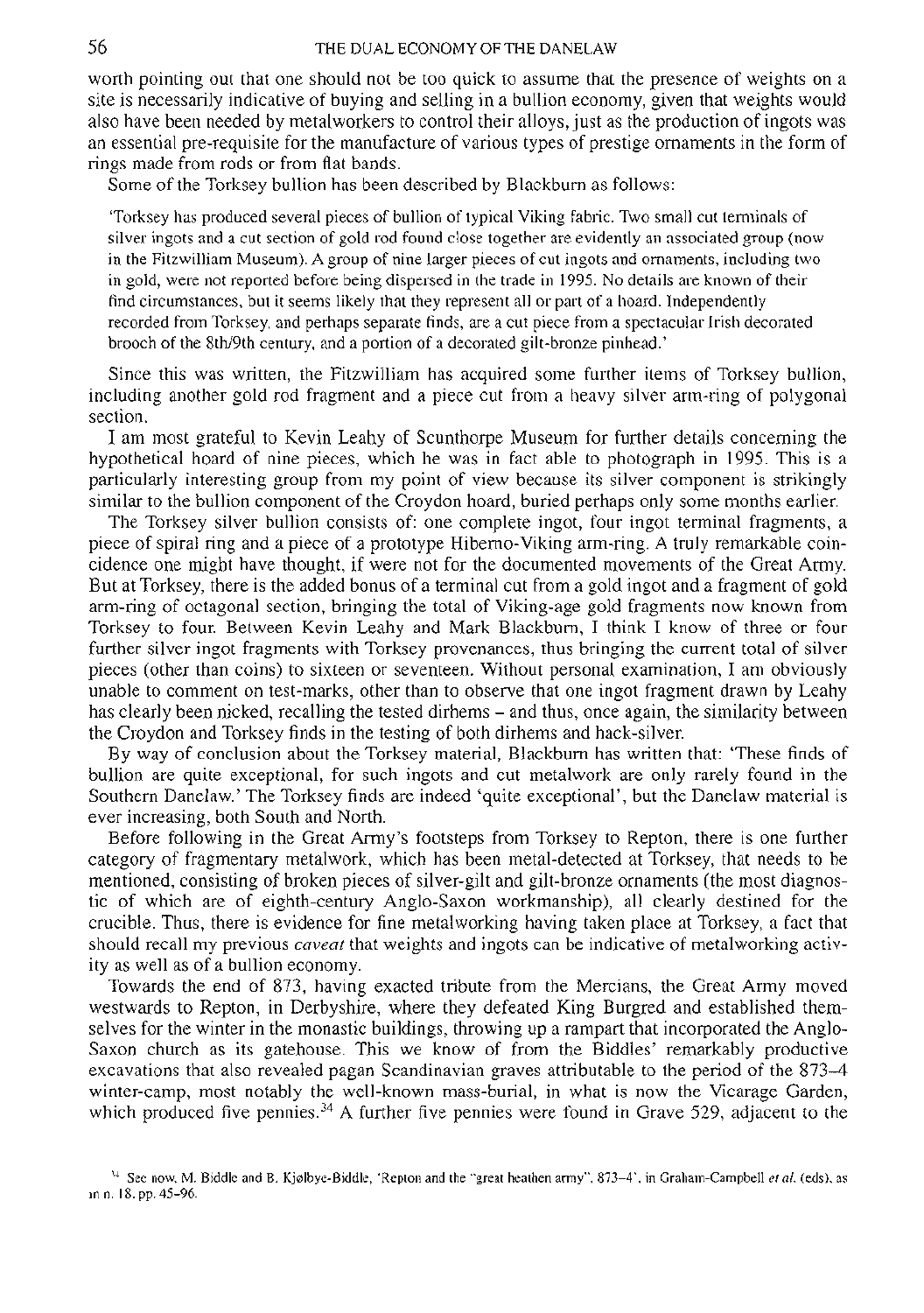church and Archibald reports that these 'two small groups of Lunette pennies and cut halfpennies [are] despite their Viking context ... flat and not pecked<sup>3</sup>,<sup>35</sup> despite the poor quality of their silver (or perhaps because of it?).

There are, naturally enough, no equivalent finds of Kufic dirhems, ingots and hack-silver from Repton to those from Torksey because very different areas of these two winter-camps have been investigated (and in different ways). But what the Repton excavations have demonstrated is not just the lack of test-marking on two distinct groups of Anglo-Saxon coins, but something of the manner in which members of the Great Army might put their gold and silver to use. For, along with the coins in Grave 529, there was deposited a gold finger-ring, making it the earliest Viking<br>hoard from Britain to contain a complete Scandinavian-style ornament.<br>In working towards the completion of my British Museu

unexpected total (yet to be confirmed) of thirty-eight. By 'Scandinavian style', in this context, I mean those gold finger-rings made from twisted or plaited rods, together with those consisting of bands with stamped ornament, for such can be readily differentiated from the gold finger-rings<br>favoured by the Anglo-Saxon aristocracy during the mid-ninth century. Now, it is certainly true<br>that many of my thirty-eight, o plaited (as opposed to twisted) rods was a fashion introduced from Denmark during the reign of Cnut (or thereabouts), even if the simpler twisted variety continued in use until the twelfth century.36

Returning to Repton, the Viking warrior burial known as Grave 511 contained a silver Thor's hammer pendant. Until recently, the only such definite Thor's hammer known from England was that which formed part of the Cuerdale hoard,<sup>37</sup> but once again listing for the British Museum cat-<br>alogue I find that no fewer than eight examples have now been recorded, of which over half have<br>been found in the Souther

So let us consider the Danelaw distribution of gold ingots and gold ornament fragments.<sup>38</sup> We have already seen how at Torksey four pieces of hack-gold have been recorded, in the form of three ring fragments and the cut t complete, Viking-age, gold ingot known from a coin-dated hoard in Britain and Ireland: that is the example from the hoard deposited on Iona, most probably in 986. There is also, from the Hebrides, a gold hoard that is perhaps more relevant to the Torksey material in that it consists, not only of six and a half finger-rings, but also two ingot terminal fragments and a piece of gold rod. I have interpreted this as 'the stock-in-trade of a goldsmith', and so I wonder very much whether the manufacture of gold finger-rings might not have been one of the activities carried out at

As far as the current distribution of gold ingots known from England is concerned, there is inevitably a problem, particularly if they are single-finds, of deciding their date. But, for now, I propose to take an all-inclusive interpretation of this material and suppose that all such finds (until proved otherwise) are indeed of Viking-age date. So, in addition to the Torksey fragment, we can list both a complete ingot recently excavated in Norwich and another complete ingot that is a single-find from Fenstanton in Norfolk, as well as a fragment from near Gainsborough in Lincolnshire. In addition, there is one further fragment with at least a claim to be of Viking-age

So, surprisingly enough, all the finds so far known of potentially Viking-age gold ingots (and their fragments) are from the Southern Danelaw. The situation with regards to single-finds of silver ingots and hack-silver is inevitably more complicated - and certainly more balanced.

<sup>&</sup>lt;sup>35</sup> Archibald, as in n. 20, p. 14.<br><sup>36</sup> 'The gold finger-ring from a burial in St Aldate's Street, Oxford', *Oxoniensia* 53 (1988), 263–6<br><sup>37</sup> Hawkins, as in n. 6, fig. 85; there is a possible Thor's hammer pendant in th intended for a cross (cf. Graham-Campbell, as in n. 8, 'Northern hoards', p. 217) and is thus not included in my total of eight. <sup>38</sup> For details see Blackburn, as in n. 31, 'Gold in England'.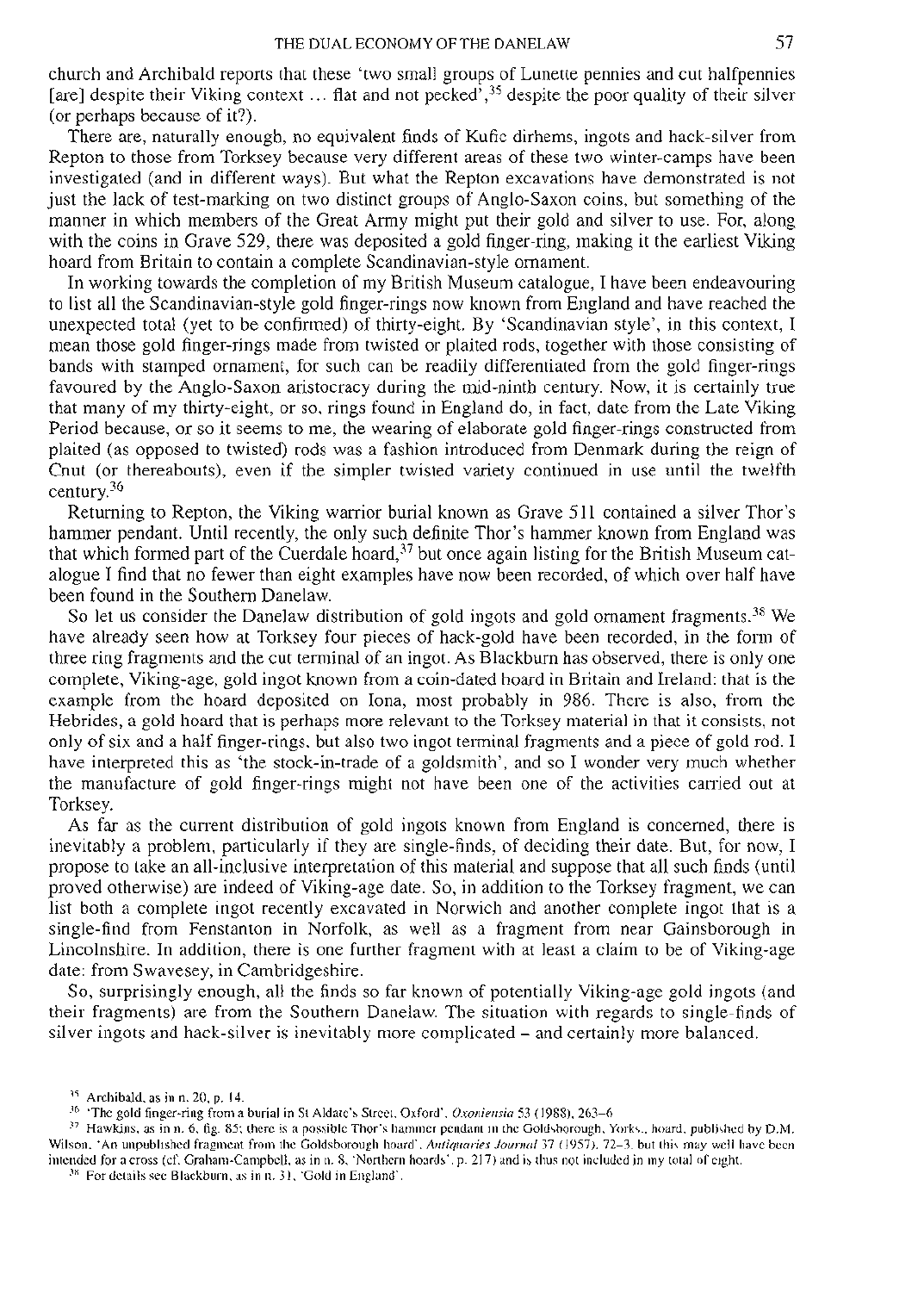58 **THE DUAL ECONOMY OF THE DANELAW**<br>On leaving Repton, the Great Army split into two, going their individual ways to conquer and settle – in the process of which they successfully put paid, as it were, to the Northumbrian and East Anglian coinages.

So we come, finally, to the introduction of pecking: that distinctive form of test-marking coins which appears to have no background in Scandinavia, witness the testing of the Kufic coins and hack-silver associated with the Great Army. It is agreed by both Archibald and Blackburn that the earliest hoard known from Bri 890, closely followed by the Ashdon hoard from Essex, deposited  $c.895$ <sup>39</sup> So we have clear evidence that this was a practice well known in the Southern Danelaw by the 890s, that is during the decade after the beginnings of their new coinage, but this in itself does not reveal why, when or where pecking was instigated.<sup>40</sup> Such, for now, remains matter for speculation, requiring com-<br>pletion of Archibald's study of the Cuerdale coins – as well as further work on the Scandinavian background for ornament/ingot testing.<sup>41</sup>

There are, however, no ingots or hack-silver in either of these two hoards, as is also the case with the more recent find of a hoard at Thurcaston, near Leicester, deposited c.925, which consists of a mixture of ten Anglo-Scandinavian and Anglo-Saxon coins, together with two cut pieces of Samanid dirhems, recently arrived from central Asia.<sup>42</sup> As Blackburn has noted: 'The hoard is striking for its mixed composition, as it contains both English and Viking issues, which were on different weight standards, and two pieces of dirhem which were simply bullion.<sup> $43$ </sup> In other words, here is evidence that 'a bullion economy still operated in some sections of society in the Danelaw as late as the 920s'.<sup>44</sup><br>I would suggest, however, that the Thurcaston hoard may just as likely be indicative of so

one newly arrived from an area where a bullion economy was definitely still active – such as the Irish Sea region – and who either had yet to get their monetary affairs in order or were simply expecting to return home. As even Blackburn admits: 'We cannot be sure that the hoard was assembled locally, for it could have been the purse of a passing traveller'.<sup>45</sup><br>My analogy in the Northern Danelaw would be the Goldsborough hoard from Yorkshire,

deposited  $c.920$ , which Blackburn agrees with me was most probably brought intact from Ireland or north-west England (and thus tells us nothing about the economy in the area in which it was deposited).<sup>46</sup> His evidence for a dual economy having persisted into the 920s in the Northern Danelaw thus hinges on the Bossall/Flaxton hoard, deposited  $c.927$ , which clearly contained a substantial bullion element (even if only one arm-ring actually survives).<sup>47</sup> To what extent then, does this single hoard really stand up against the far more extensive evidence for the existence by then of 'a managed currency' in York and its hinterland? This is, however (as pointed out to me by Mark Blackburn), to ignore the evidence of single-finds, and he is clearly right to highlight the potential significance of the latest such pecked example known to him, 'a Sword St Peter coin of the 920s found near Louth, Lincs'.<sup>48</sup>

<sup>49</sup> Archibald, as in n. 20, p. 14; M. Blackburn, 'The Ashton hoard and the currency of the southern Danelaw', *BNJ* 59 (1989), 13-38, and in 'Expansion and control', as in n. 18.<br><sup>40</sup> I am grateful to Hugh Pagan for his the coinage or whether it did not start until a decade or so later (the only substantial hoard within this period is a hoard of Londonia Monogram coins from the City of London, and this seems to have largely comprised runs of uncirculated die-duplicates fresh from the London mint).'<br><sup>41</sup> In the meantime, see M.M. Archibald, 'The evidence of pecking on coins

<sup>41</sup> In the meantime, see M.M. Archibald, "The evidence of pecking on coins from the Cuerdale hoard", in Graham-Campbell and<br>Williams (eds), in n. 31, forthcoming.<br><sup>42</sup> M Blackburn, "A Viking hoard from Thurcaston, Leics.

- 
- 
- 
- 
- 

<sup>48</sup> Blackburn, as in n. 18, 'Expansion and control', p. 135; M.A.S. Blackburn and M.J. Bonser, 'Single finds of Anglo-Saxon and Norman coins -- 3', *BNJ* 56 (1986), 64-101, no. 113.